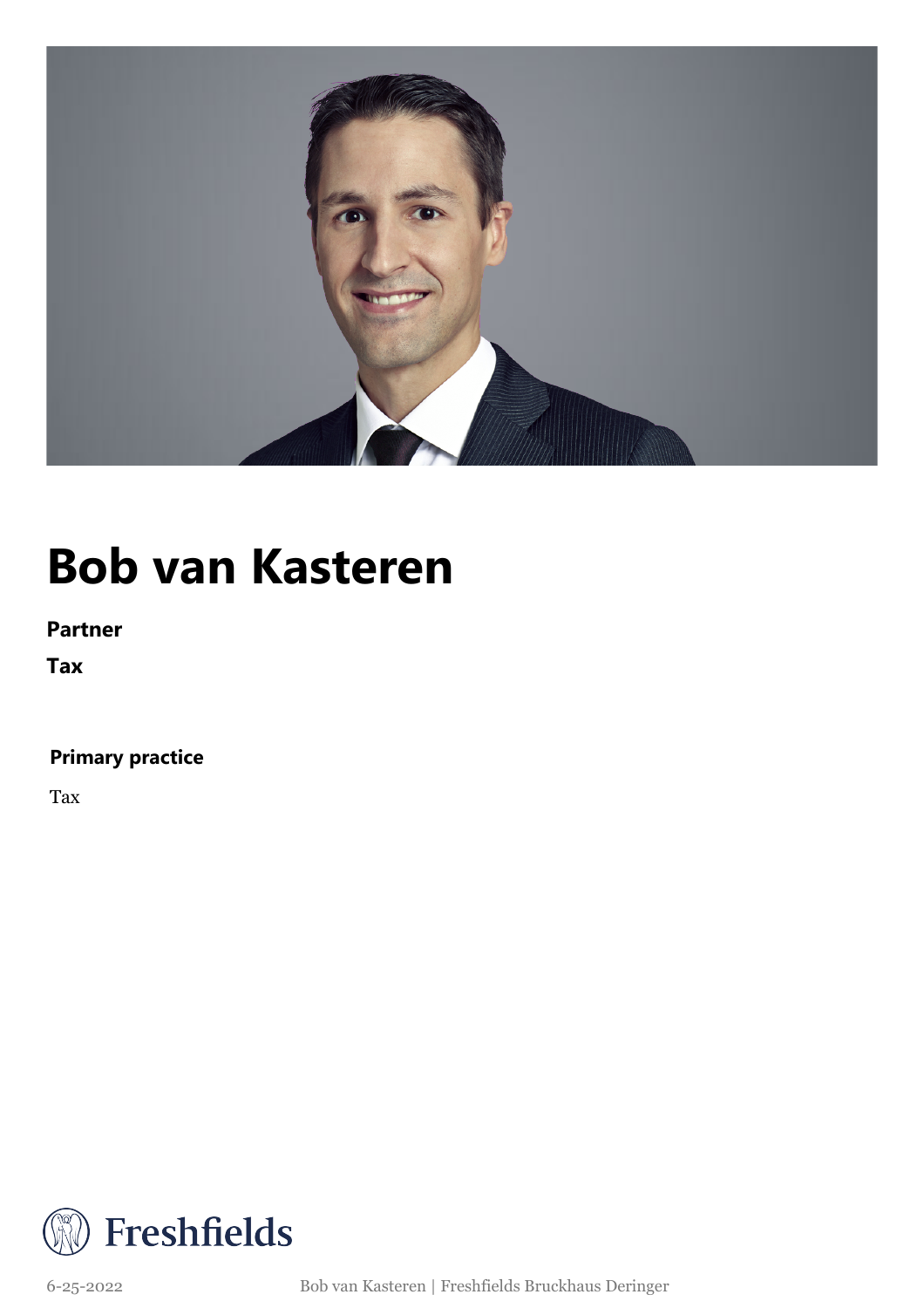# **About Bob van Kasteren**

**Bob specialises in international tax advice, in particular in the area of mergers and acquisitions, (structured) finance transactions and cross-border investments.**

He furthermore advises clients on recent international tax developments such as state aid risks and (proposed) digital tax legislation. He speaks Dutch and English.

### **Recent work**

- Advising E.ON (including its Dutch subsidiary Essent) on the disposal of its Dutch midmarket power and gas B2B business to Eneco, a Netherlands-based energy company owned by Mitsubishi and Chubu Electric Power.
- Advising Marubeni Corporation on its proposed staged acquisition of 100% of the shares in Euroma Holding B.V. from a consortium of sellers, including its former CEO, Netherlandsbased private equity firm Parcom and a number of smaller selling shareholders. Euroma is a Netherlands-based global leader in the origination, blending, grinding, packaging and distribution of spices and spice-based solutions.
- Advising Talpa Network on the proposed merger with RTL Nederland of their respective broadcasting and affiliated media businesses in the Netherlands.
- Advising Ardian on the acquisition of Deli Home, a leading Dutch made-to-measure manufacturer and distributor of high quality timber-based home improvement products such as doors, storage and floors.
- Advising NN Group, a leading Netherlands-based insurer, on the acquisition of VIVAT's nonlife insurance business.
- Advising APG, which formed a consortium together with the National Pension Service of the Republic of Korea and Swiss Life Asset Managers (together the "Consortium") on the acquisition by the Consortium of an 81.1% interest in Brisa – Auto-Estradas de Portugal, S.A. ("Brisa"), the European toll road concessionaire, from José de Mello - Investimentos, SGPS, S.A. and Arcus European Infrastructure Fund 1 LP, managed by Arcus European Investment Manager LLP (the "Transaction").
- Advising Talpa Holding, the media investment vehicle of entrepreneur John de Mol, on the sale of Talpa Media, the entertainment show producer behind worldwide hit formats,

<sup>6-25-2022</sup> Bob van Kasteren | Freshfields Bruckhaus Deringer